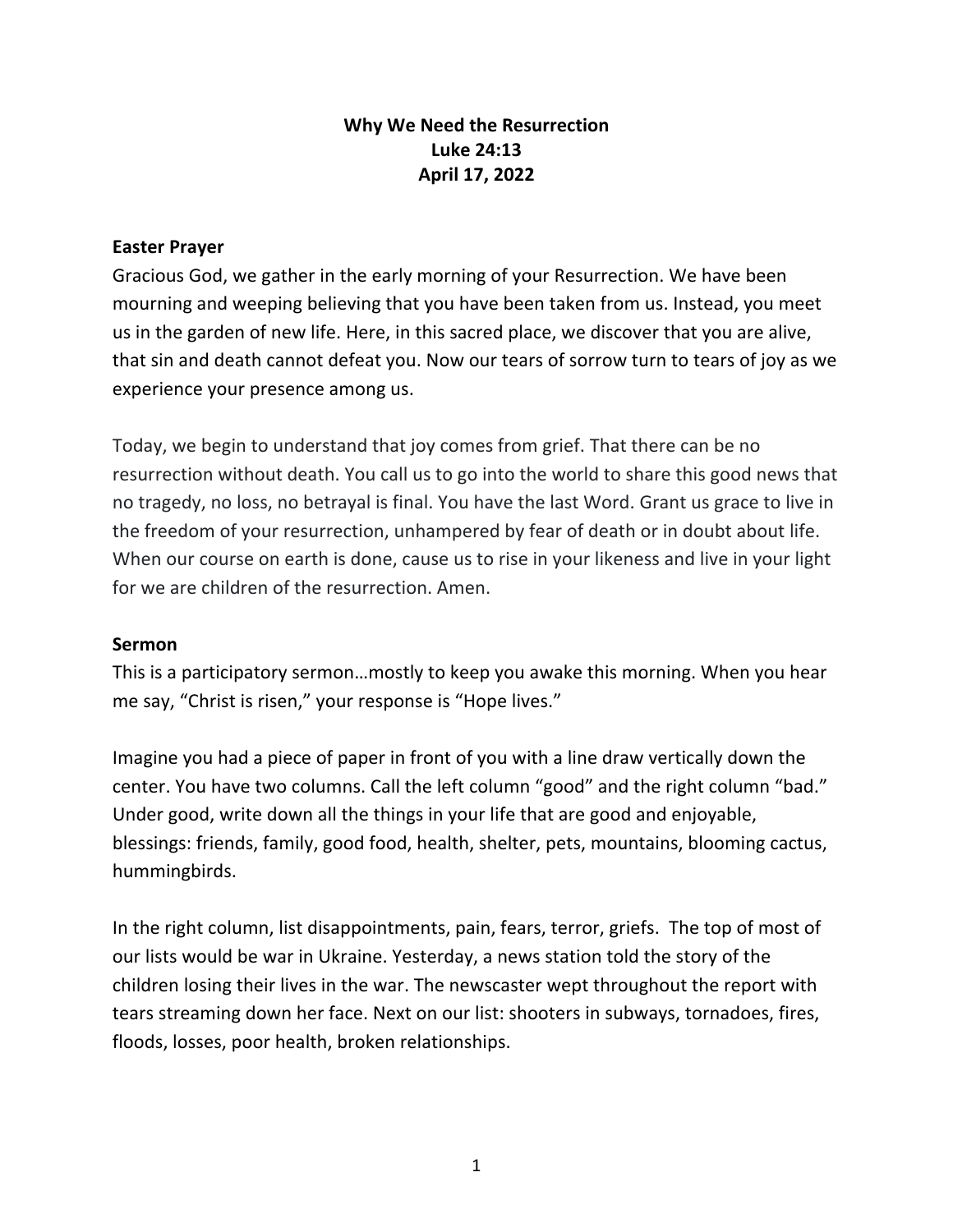Now, let's say you wave your hand over the paper and all the bad things disappear. Your life would consist of only the blessings. You might call your world "utopia," or "paradise," or even "heaven.'

Now instead of the bad things in the bad column disappearing, imagine your life consisting of only the awful things in the bad column. What might you call your world now? "Nightmare," "hell."

As we know, our world consists of both the good and the bad. We call it the real world. One police officer was at a funeral for a fallen officer who had been shot to death. A reporter asked this police officer for comments, and all he said was, "We live in a fallen world."

As you look at your list of good things and bad things, you might say, "We live in a fallen world."

My question for you this morning: Why do we need the Resurrection? It helps us to live in a fallen world.

Christianity confesses a God who suffers. We would rather have a God who prevents suffering, but that is not the God we have. Christ conquered death, but Christ did not cancel death. The power of a suffering God is not to prevent pain but to redeem it, by going through it with us.

Christ is risen, Hope lives

From one man who has stage 4 cancer (Timothy Keller): "There is no greater hope possible than to believe that Jesus Christ was raised from the dead…If you grasp this great fact of history, then even if you find things going dark, this hope becomes a light for you when all other lights go out….You cannot have a resurrection unless you have a death. "

We know that sometimes it's not possible to immediately know whether something is bad or if it's good. We don't know which column it belongs. However, we have learned that Jesus has a way of transforming or redeeming things that at first we thought were bad into beautiful things.

2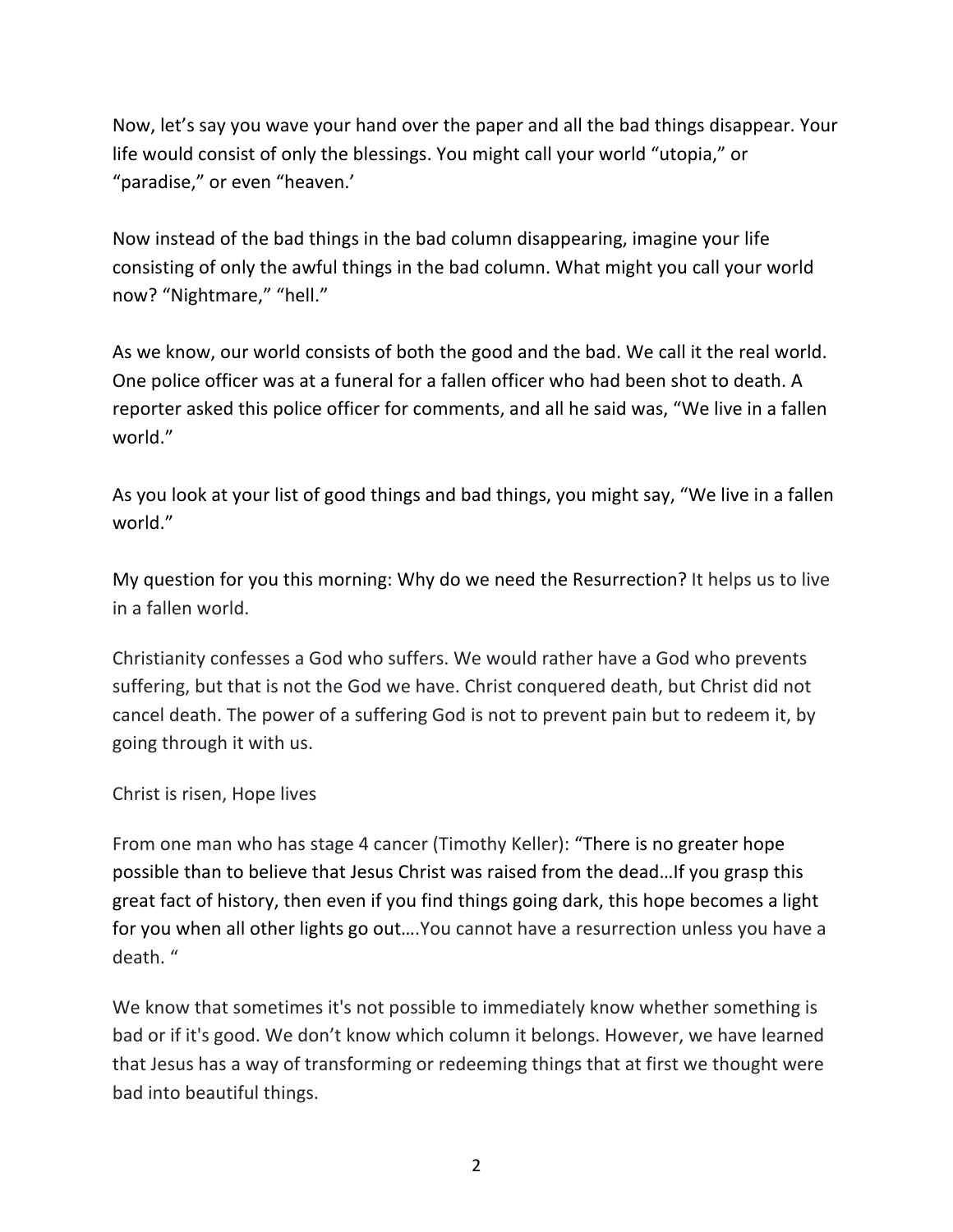Christ is risen, Hope lives.

The Resurrection does not promise that all the circumstances of life will go smoothly, but it does give us hope that we can be turned into the kind of people who can handle whatever comes.

In an article called "Ukrainians 'are living the Resurrection'", a Ukranian named Ivaniv spoke after images appeared of civilians dead in the streets; "The main thing that's keeping me is that God was, is and will be suffering with us," said Ivaniv*.* "He was killed with all these kids. He suffered without food and water with all these women…He was with everyone there….It may look as if death has taken over. But no! Beneath the surface, life, strength, miracle sprouts."

Christ is risen, hope lives.

The resurrection means we do not follow a dead, revered teacher but rather a risen Lord who is actually with us. He is not a deceased man we know only through books. Christ is alive and he is calling to us. We can have a vital, loving fellowship with a living Lord who is present with us.

Christ is risen, hope lives.

Why do we need the resurrection? The resurrection not only helps us live in a fallen world, it prepares us for the eternal world. Think again of that imaginary paper with the good column and the bad column. Where would you put death? I imagine most or all of us would put it under the bad column. Earlier I said that Christ conquered death. What this means is that the events of today are not the end of our story.

Resurrection prepares us for the life to come.

When a loved one dies, we focus on the past. We remember the good times, we struggle with our regrets, and we wish that we could have handled certain situations differently. But with the resurrection, the focus is forward, towards everlasting life. I say at memorials we need not fear death. Death is not the end but the beginning, not a wall but a doorway through Jesus Christ.

Christ is risen, hope lives.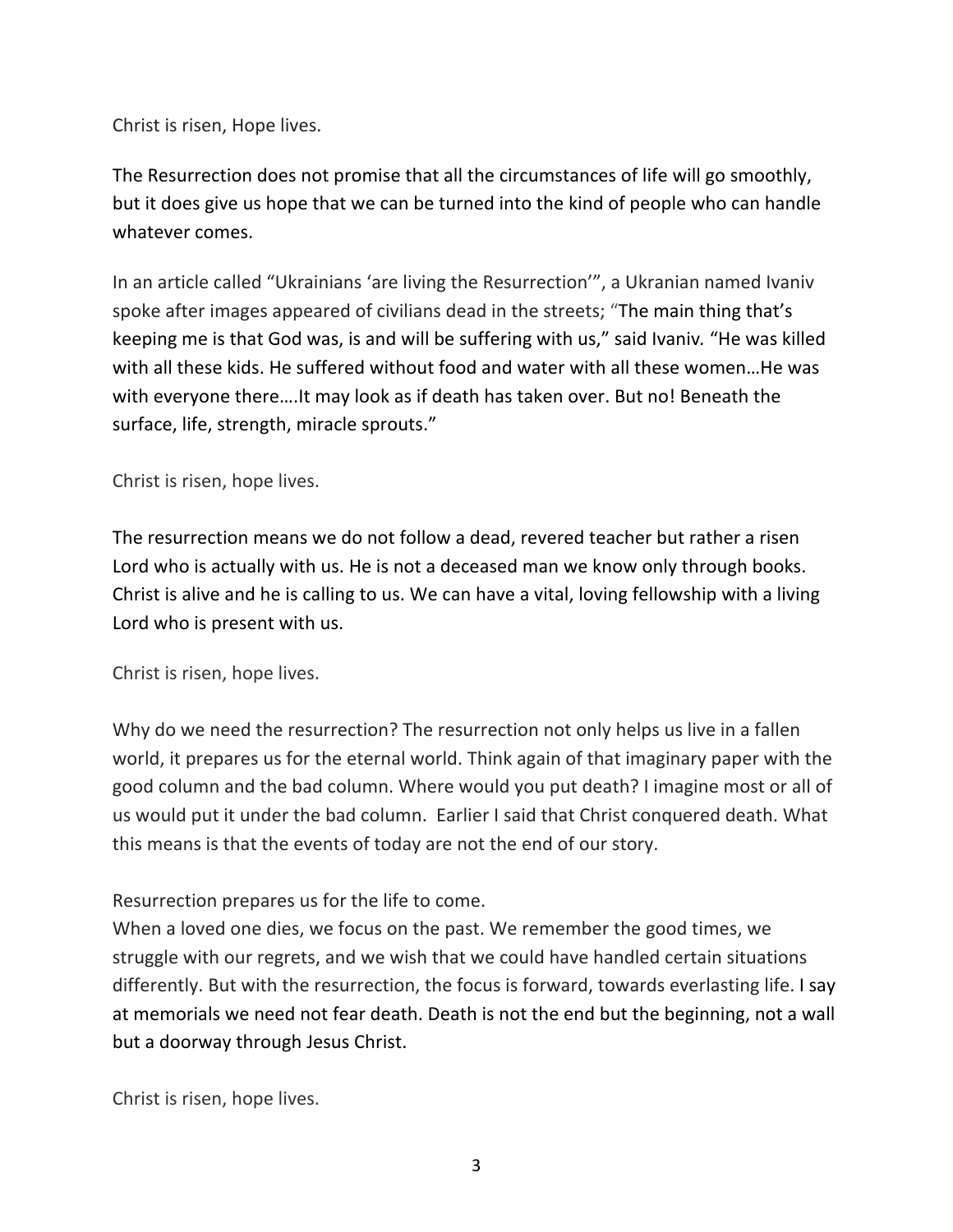And the reason hope lives is because there is another promise of the future. The power that God used to raise Jesus from the dead will someday finally destroy all suffering, evil, and death.

We hear this promise at the end of the Bible where God refashions a new heaven and earth, and the scripture says: "See, the home of God is among mortals. He will dwell with them; they will be his peoples, and God himself will be with them; he will wipe every tear from their eyes. Death will be no more; mourning and crying and pain will be no more, for the first things have passed away."

In other words, our tears will be replaced by laughter. Our confusion will be clarified. Our shattered relationships will be healed by forgiveness and reconciliation.

Christ is risen, hope lives.

So when I see one country attack another country, when I hear of a shooter in a subway, when I see tornadoes and fires rip through our country, floods in Africa, I need to know there is life after death. I need to know out of the evil, good rises up. I need to know Jesus has power over death. I need the hope of the resurrection.

We live in a fallen world, but we follow a risen Savior who takes all that terrible bad column stuff and puts it into a context of hope, until the day when the kingdom of God comes in its fullness, and bad stuff is no more!

Alleluia! Christ is risen, hope lives.

Before Jesus' death, Jesus said to his disciples, "I am the Resurrection and the Life. Do you believe this? When the women came back to tell the disciples that Jesus had risen, our scripture passage says, "But they did not believe the women because their words seemed to them like nonsense."

Do you believe this?